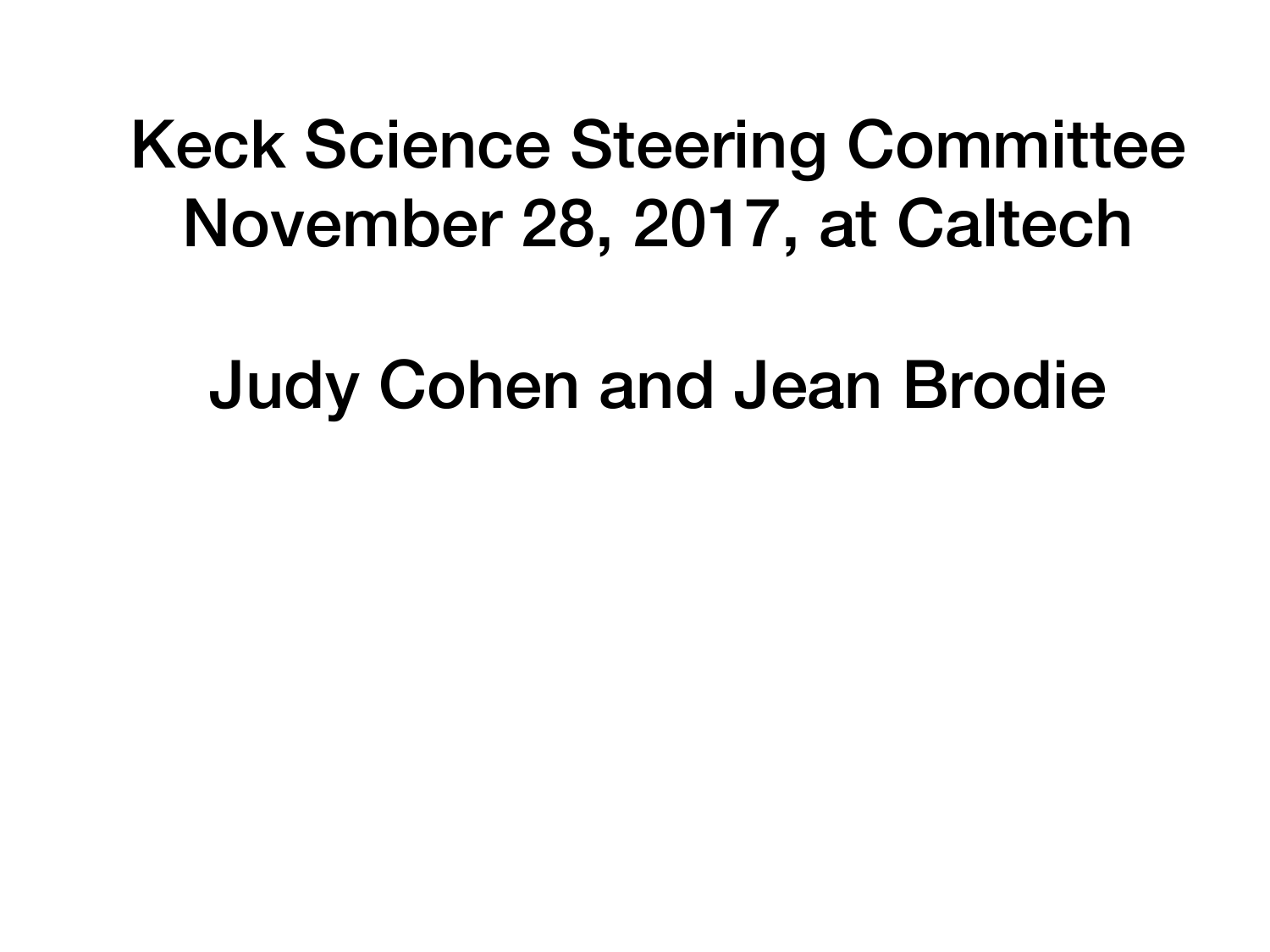# Thank you Anne Kinney!

- The SSC thanks Anne Kinney for her 2+ years of service as the Keck Observatory's first chief scientist
- We especially commend her for her advocacy of the support astronomers and of efforts to improve communication between the Keck observers and the partner early career astronomers.
- Good luck in your new position as head of the directorate for mathematical and physical sciences at NSF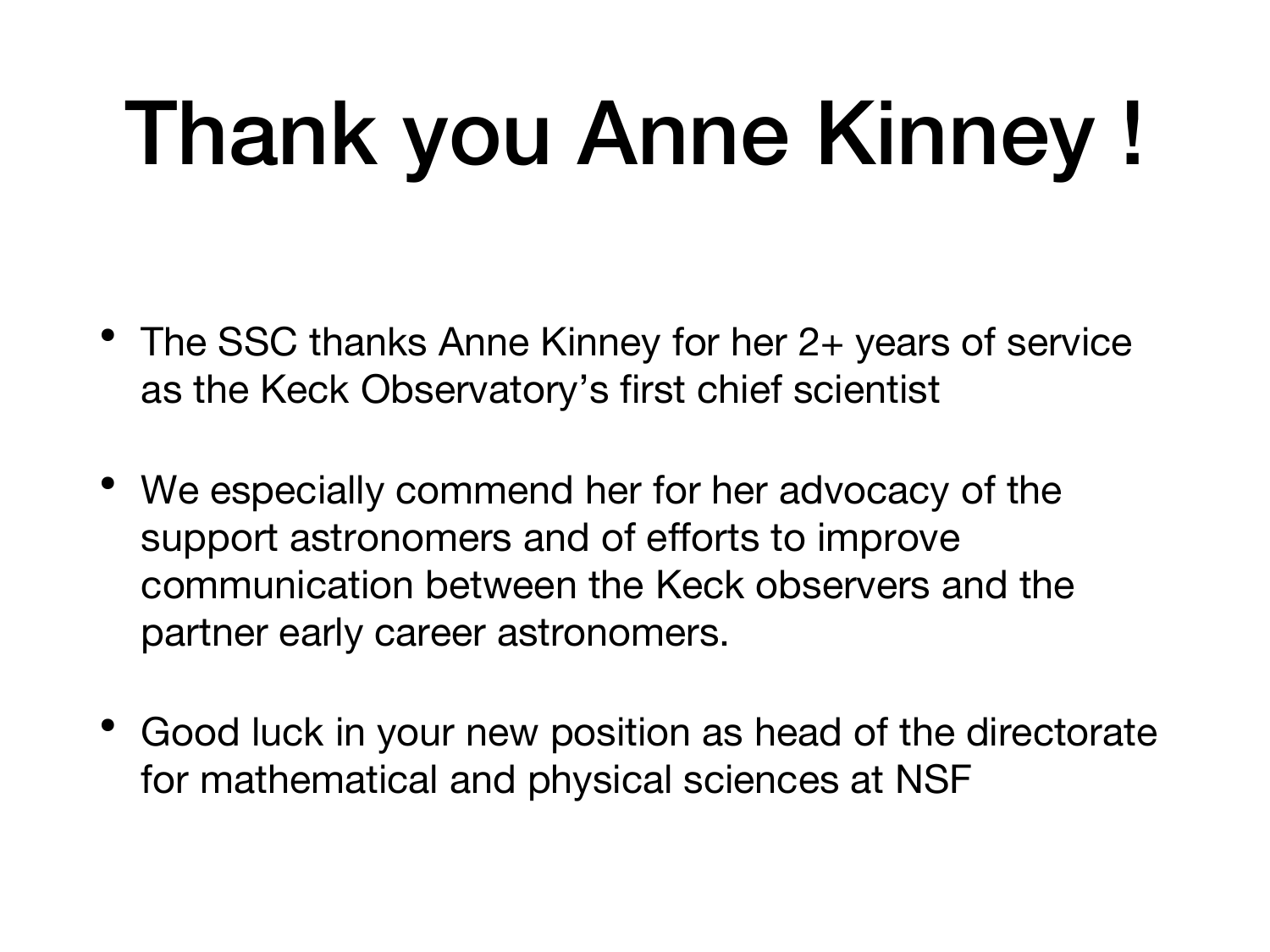Review of publications and "impact factor".

- Keck still in a leading position, now number two.
- Discussion of movement of UKIRT above Keck as due to survey data releases and citations for photometry catalogs (vs PI investigations).
- New metrics may be needed to account for proliferation of surveys.
- Review of observatory metrics.
- No changes from recent trends (more unique programs, more split nights).
- TCS improvements should help minimize overhead
- DEIMOS fault time significantly reduced since May 2016 service mission

NASA partnership

- Renewal for 5 years (2018 Feb. onward).
- partnership oversubscriptions, usage metrics.
- NASA community productivity/papers same as rest of the community.
- MOWG supports twilight observing opportunities.
- CARA put NExScI director as ex officio on SSC.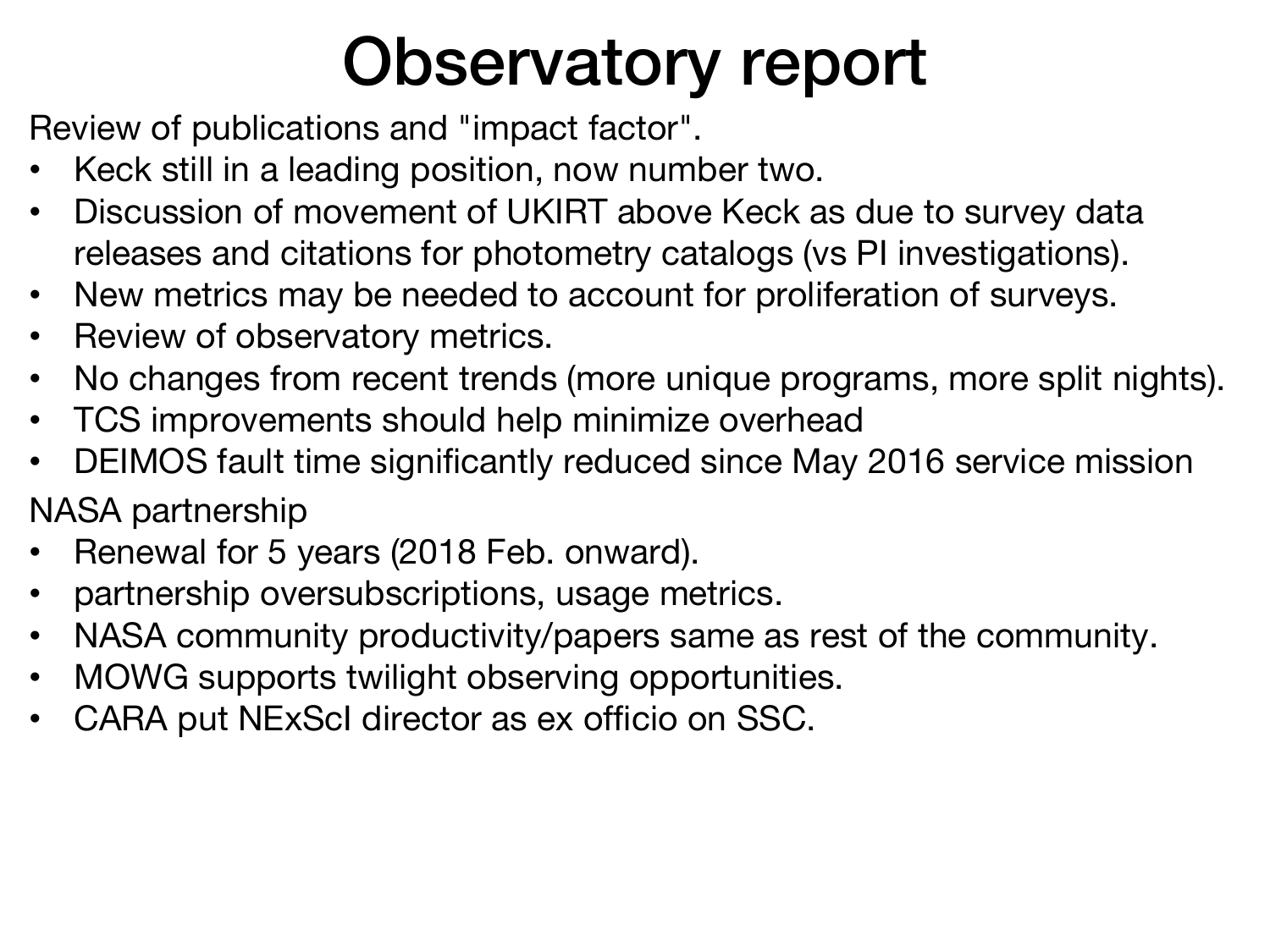Mainland-only observing

- Now above 50%
- Including eavesdropping, WMKO is connecting to the mainland over 70% of the time.
- Looking for alternative remote technologies to ISDN in addition to reliability and obsolescence, there are problems with both Polycom connections (soon moving to Zoom) and firewall issues.

Support Astronomers

- SSC has concerns for SA workload in supporting all the split nights and increasing number of unique programs.
- WMKO should develop list of SA scientific interests for the next phase of Keck Visiting Scholar Program – intended for graduate students and postdocs of < 3 years hosted in Waimea with the intention to collaborate with SAs.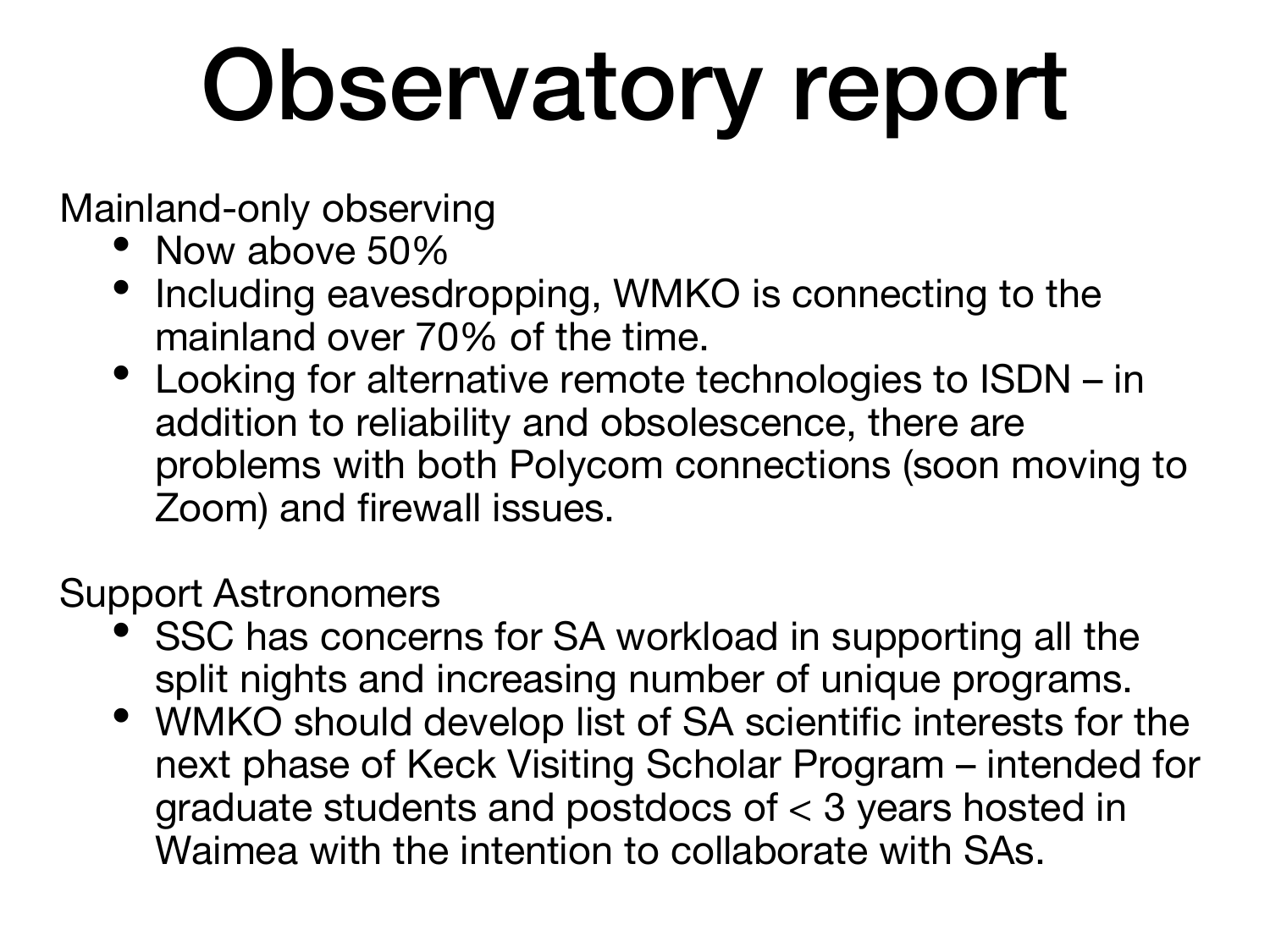**Instruments** 

- NIRES first light on 5 Oct and commissioning going well, though remaining issues with focus and flexure correction – expect to be ready for observing in 2018A. Private funding received for observing software development/improvement.
- OSIRIS imager upgrade and new filter wheels installed 15 Nov; warm tests went well and cold tests imminent.
- DEIMOS blue grating installed 23 Aug now 1200B in addition to 1200G. Thanks to Evan Kirby
- K1DM in final test at UCSC; pre-ship review expected in Dec/Jan with projected install at K1 in Mar.
- NIRSPEC upgrade plan reviewed on 13 Oct. Review outcome was overwhelmingly positive. SSC notes science loss during the required 5 months downtime for commissioning.
- KCRM has a new project manager. Had another delta-cost review 19 Jul with yet another scheduled for Jan, 2018. SSC committee will review the science case in Feb.
- KPF had very successful PDR, with much of material closer to DDR quality than PDR. SSC requested improved accessibility of KCWI commissioning data so that community can understand what is possible with the instrument. MWKO is taking action to arrange this.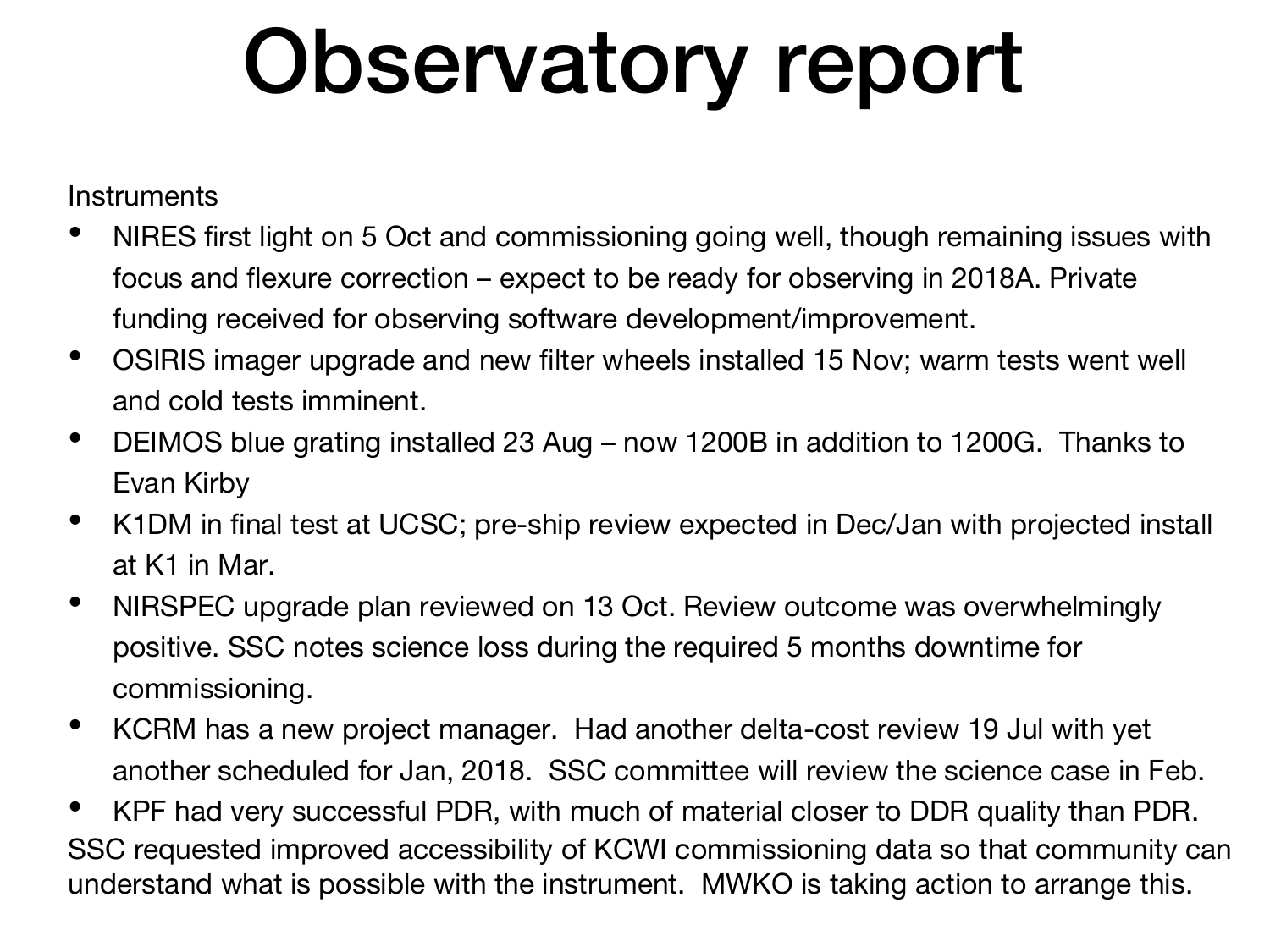## FY18 Key Projects *(infrastructure projects in*

| <b>Priority</b> | <b>Project</b>                                      | <b>FY18 Deliverables</b>                                   |
|-----------------|-----------------------------------------------------|------------------------------------------------------------|
|                 | <b>Segment Repair</b>                               | <b>Complete 33 segments</b>                                |
| 2 <sup>2</sup>  | <b>OSIRIS Imager</b>                                | <b>Commissioning complete</b>                              |
| 3               | <b>TCSU</b>                                         | <b>Commissioning complete</b>                              |
| $\overline{4}$  | <b>K1 Deployable Tertiary</b>                       | <b>Commissioning complete</b>                              |
| $5\overline{)}$ | <b>NIRES</b>                                        | <b>Commissioning Complete</b>                              |
| 6               | <b>KCRM</b>                                         | <b>Preliminary design</b>                                  |
| $\overline{7}$  | <b>Spare Secondary</b>                              | Complete polishing. Install in cell. Plan for<br>exchange. |
| 8               | <b>Keck Planet Finder Prelim</b><br>Design          | PD design support (FIU and facility mods)                  |
| 9               | <b>NIRSPEC Upgrade</b>                              | Pre-ship complete & installation begun                     |
| 10              | <b>Key Infrastructure Safety</b><br><b>Projects</b> | <b>Transformer Relocation; K1 Journal Grout Repair</b>     |
| 11              | <b>PCS Camera Upgrade</b>                           | K2 system operational. K1 system operational               |
| $12 \,$         | <b>Summit PV</b>                                    | <b>System installed &amp; operational</b>                  |
| 13              | <b>K2 NIR Pyramid Sensor</b>                        | System installed & undergoing I&T                          |
| 14              | K1 Az. Brake & Yoke Base Jack                       | Brake install complete. Jacking demo'd for pad<br>removal  |
| 15              | <b>AO Fiber Injection Unit</b>                      | System installed & undergoing I&T                          |
| 16              | K <sub>2</sub> AO Real-time Controller              | <b>Place RTC contract &amp; complete PDR</b>               |
| 17              | <b>Fiber Injection Coronagraph</b>                  | DD design support (FIU mods)                               |

**November 28,**  

**Science Steering Committee**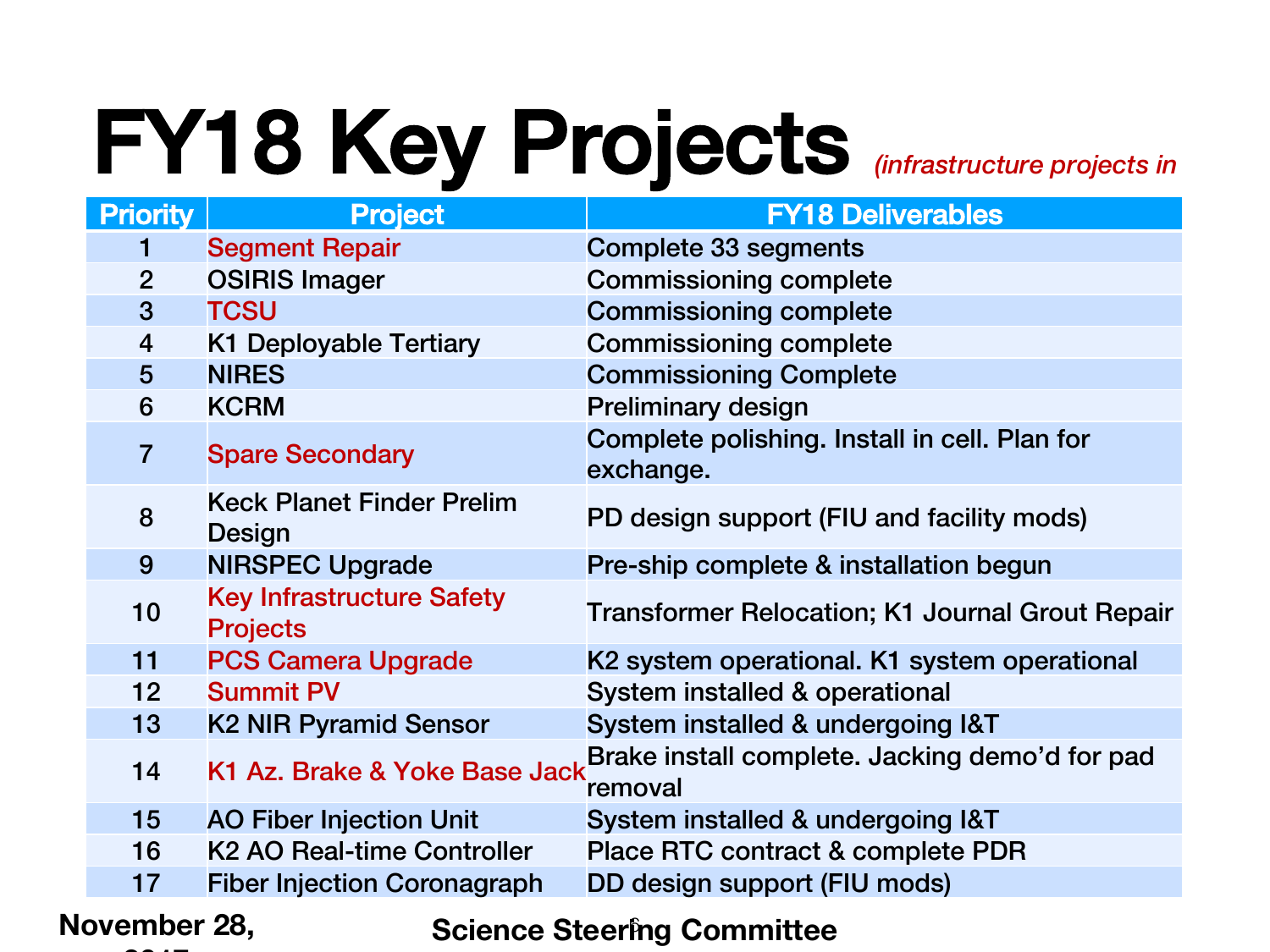Segment Repair

- Proceeding smoothly with 21 repaired so far and 15 installed at telescope.
- Keeping pace with routine segment exchanges.
- No impact on science operations.
- Average processing time is 28 days/segment (better than estimated 33).
- Overall slightly behind schedule <6 months.

**TCSU** 

- In use for all instruments on K2 as of 16 Oct.
- K1 switchover in progress and planned to complete in Dec.
- 10x improvement in accumulated pointing errors relative to legacy DCS.
- Minor operational issues (e.g. alarms) remain to be resolved.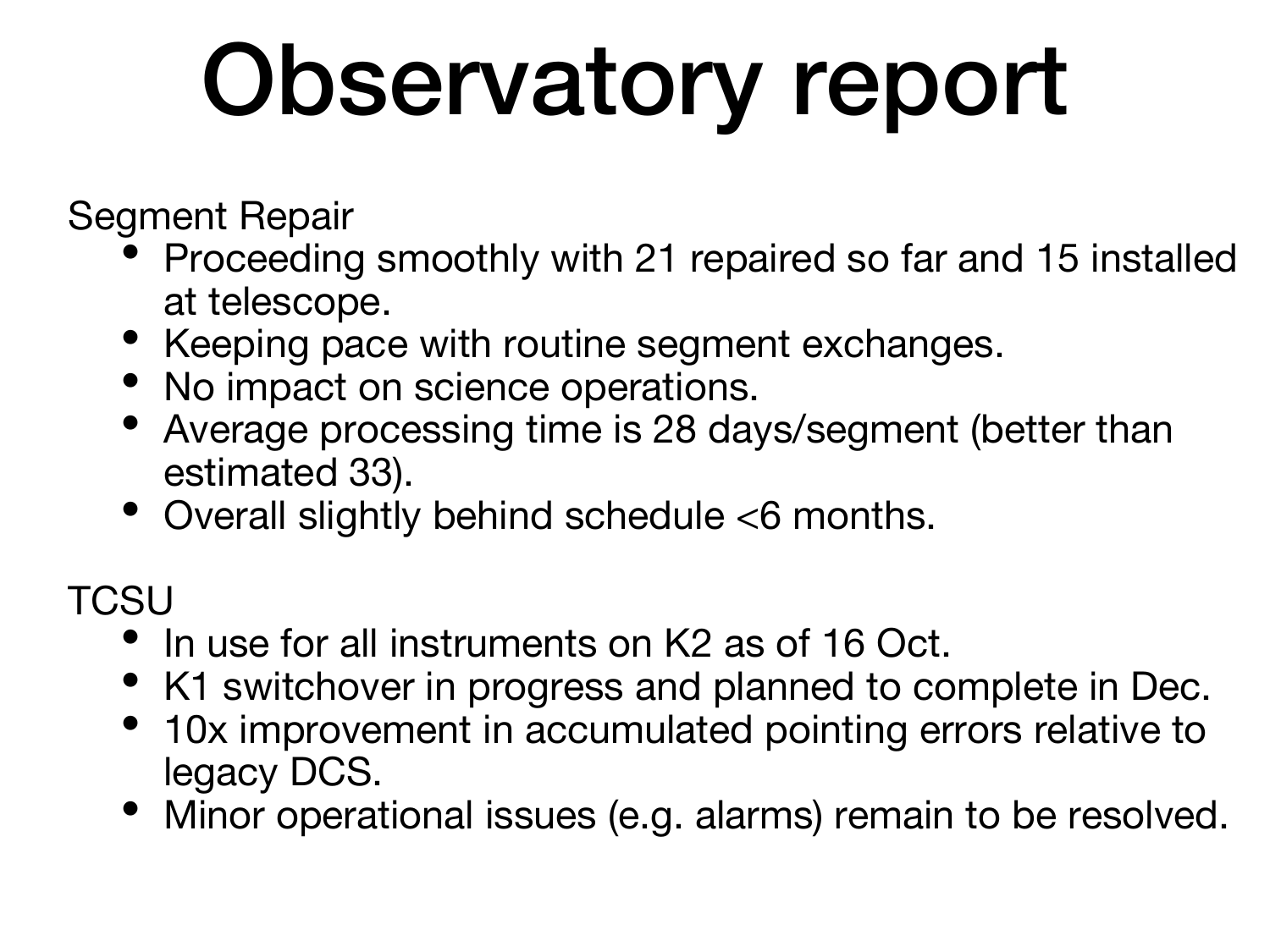Operations Review in June 2017

- Significant positives:
	- Culture of "on-sky tonight and every night",
	- Emphasis on safety,
	- Existence of planning schedules (though WMKO may want to go to 2 year schedule vs 1-year)
	- Dedication to infrastructure renewal.
- Key findings for further consideration:
	- Workload increase on the staff
	- Need for staff succession planning
	- Continued infrastructure renewal is critical given age of WMKO
	- Need better DRPs
	- 20% science time for SAs is the goal (estimated 6-15% currently)

Staffing issues:

- General perception of too few staff and/or too many high priority projects.
- Still trying to recruit a new SA.
- Looking for AO scientist as well; may need to consider a share with mainland.
- Currently overstaffing OAs in anticipation of retirements next 9-12 months.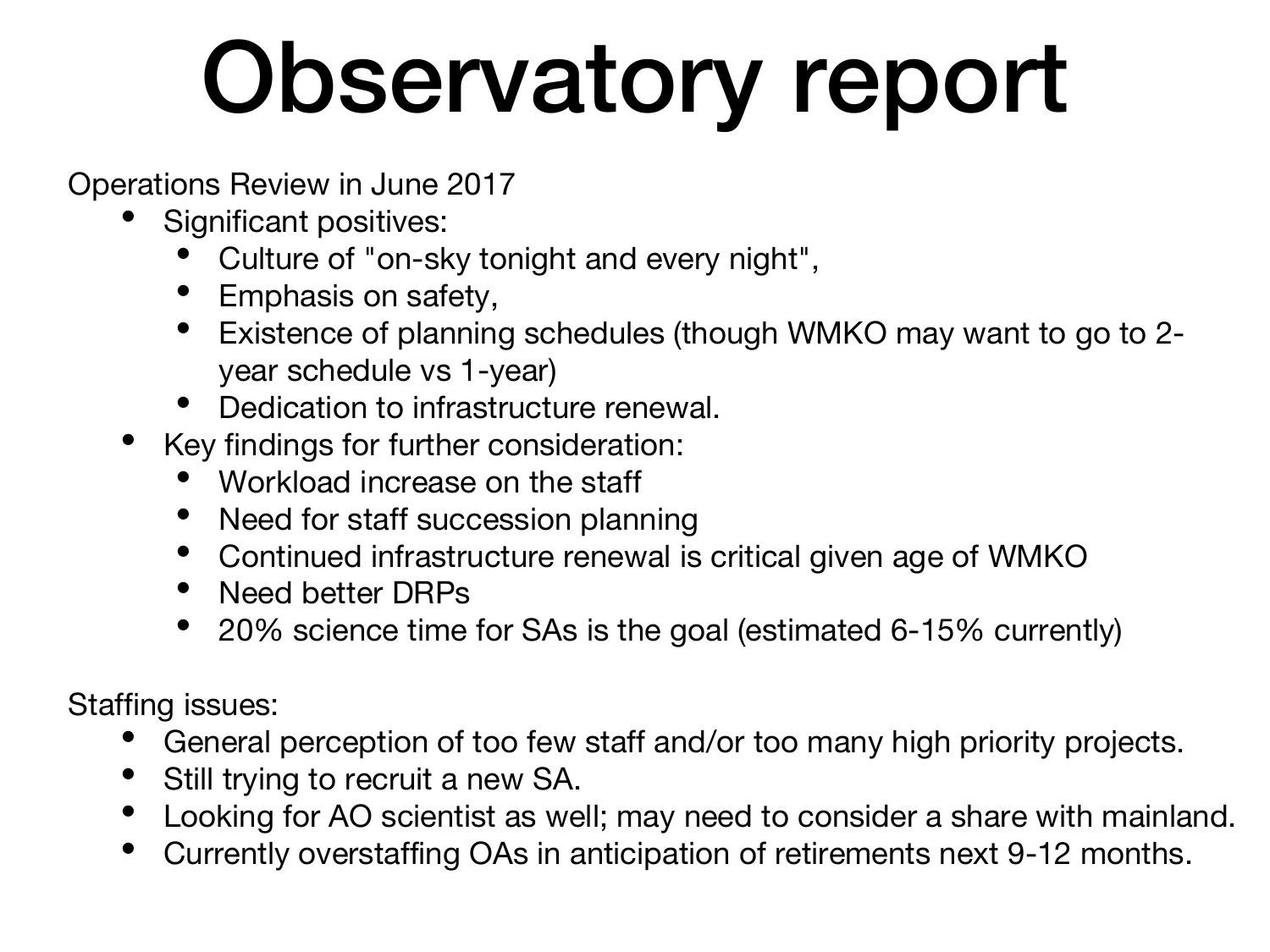Update on Mauna Kea situation:

- OHA actions new lawsuit over alleged mismanagement of the ceded lands and breach of lease conditions may affect the present lease.
- Independent of the above, a major issue is the lease renewal for 2033 where changes in terms can be expected.
- Government and community engagement extremely important for all of the observatories. Major efforts already underway by MK observatories.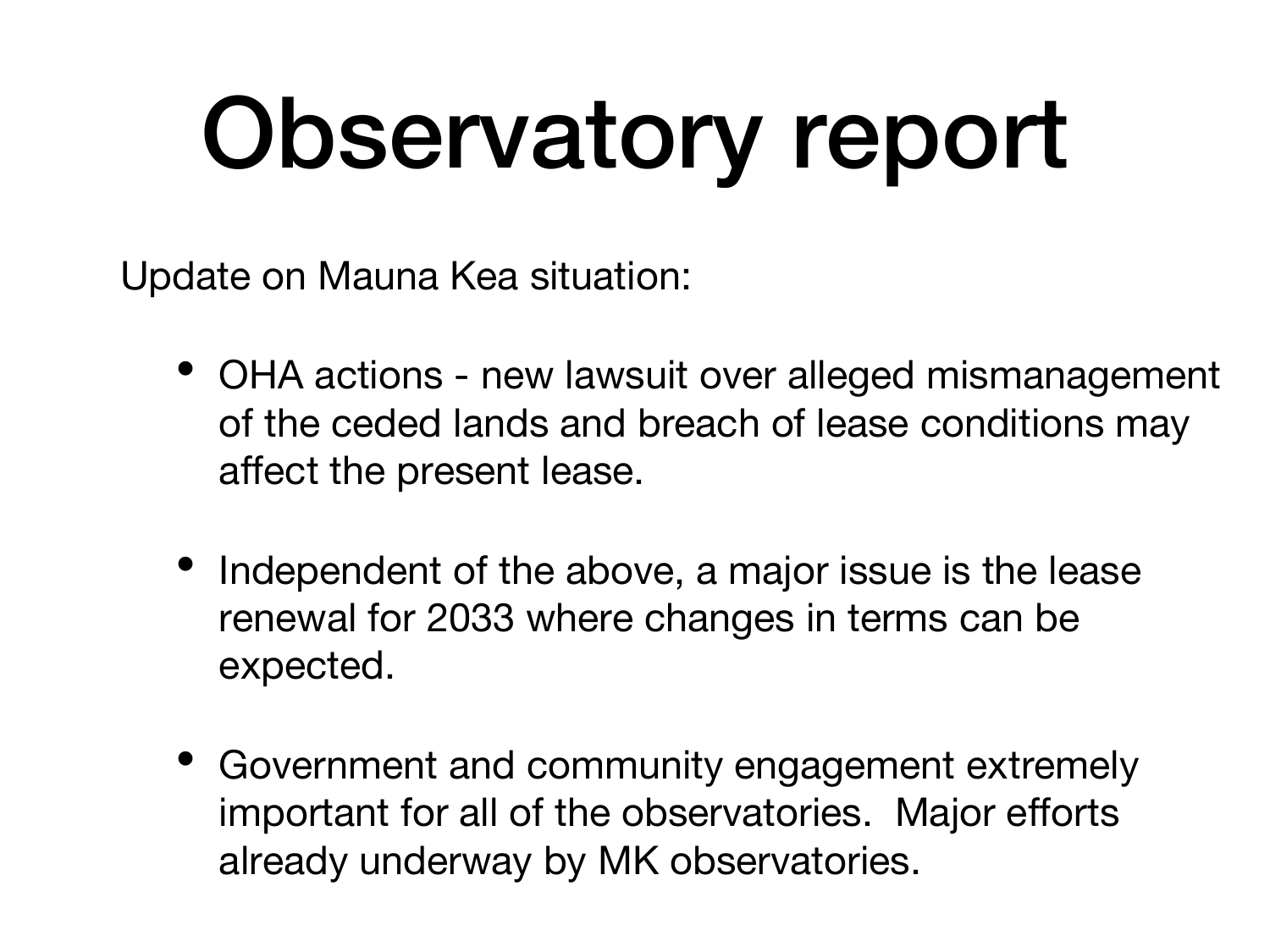# KCWI-B

- All existing modes meet or exceed efficiency requirements
- Wide range of science programs already underway with many topics. At least 15 papers already submitted or in preparation with another dozen or more in various stages of preparation.
- SSC congratulates Chris and team on wealth of data and early results
- The blue high resolution grating needs to be re-fabricated
- Pipeline essential to operation, SSC pleased with pipeline thus far, and look forward to continued improvements
	- Two gratings and all modes are supported
	- Improvements to flat-fielding ongoing
- Working on simplifying data acquisition modes such as mosaicing
- WMKO and team continue to work on documentation
- Data access:
	- WMKO has prepared a commissioning dataset for public release
	- Suggest releasing raw and processed datacubes for one or more of the datasets in published papers. Host on KOA
- KCWI has bluer coverage and higher spectral resolution than VLT/MUSE.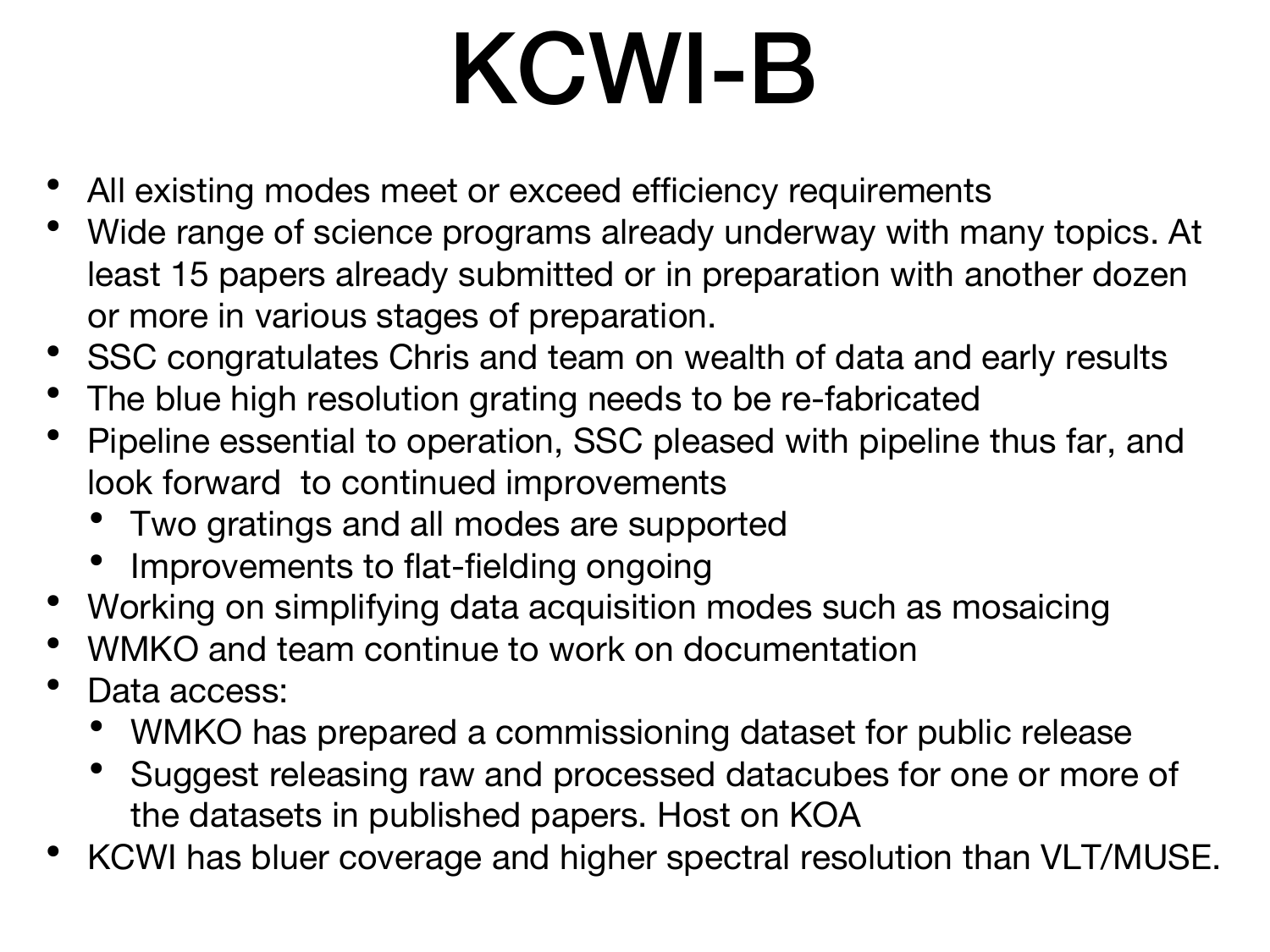#### Summary of AO Projects: 2013-2017

- 5 completed projects in past 5 years
	- K2 center launch, K1 TRICK, K2 laser, K1 E-TRICK, K2 PSF-R
- Average cost overrun of 23% (best -8%, worst +80%).
- Time duration often ~2x longer than originally planned
- K2 center launch: +23% cost
	- No contingency in NSF proposal, formally not allowed by NSF
	- Vendor problems, in the end WMKO assembled the telescope
- TRICK: +80% cost
	- No contingency, personnel turnover, went on-sky too soon
	- In the end, performance has been good: K-band Strehl 1.45x boost
- Lessons learned
	- Better budgeting, c.f. new projects have 30% contingency.
	- Turnover of instrument personnel in Keck community boosts cost & risk
	- WMKO team is stretched thin, doing both development and operations. At partners, project management spread over too many activities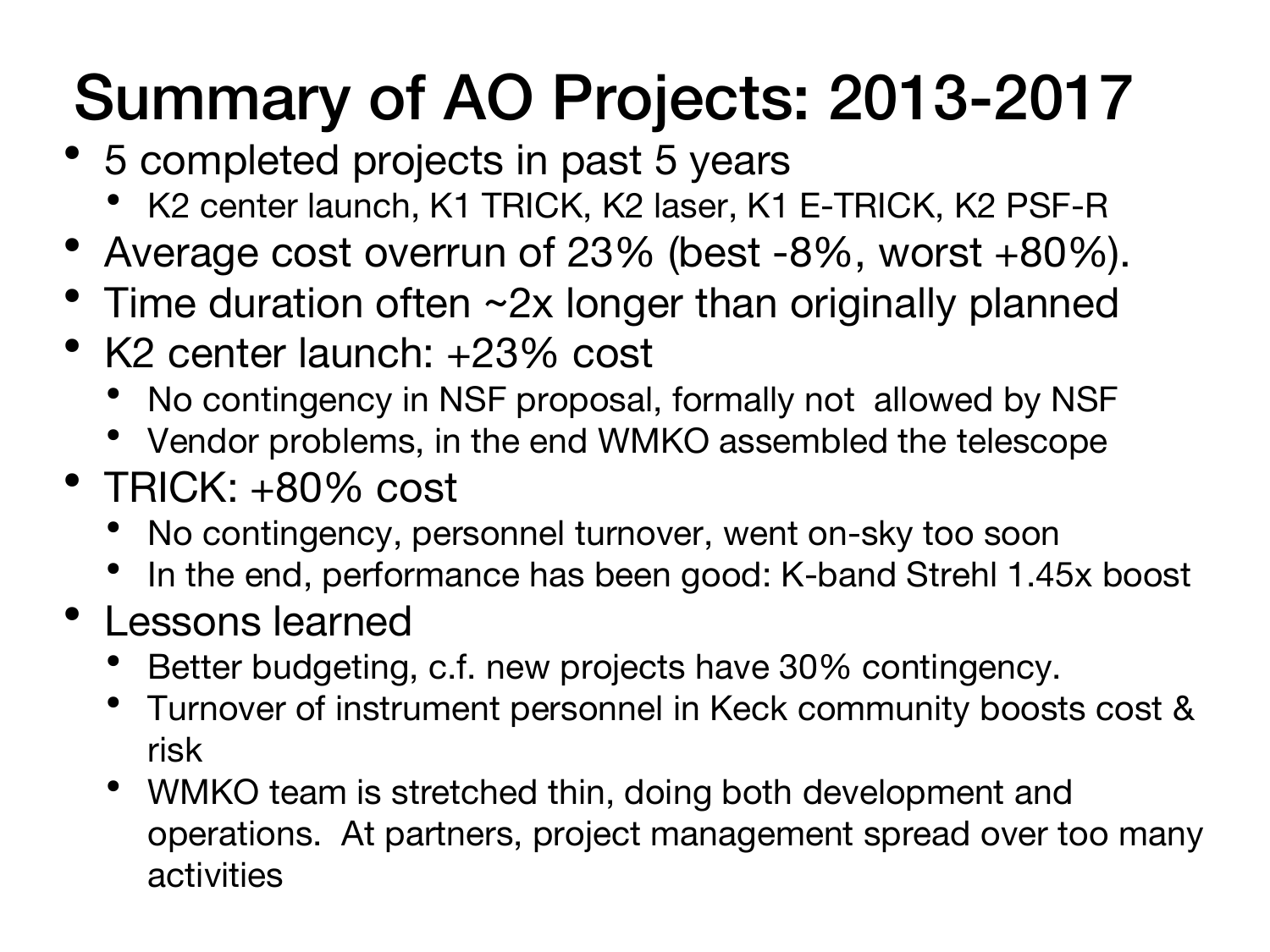### KPF Status

• KPF team did very well at recent PDR, excellent technical progress

• Because KPF will be on a 10m telescope at a very dry site, it will be the essential instrument to go after the most difficult and most Earth-like RV targets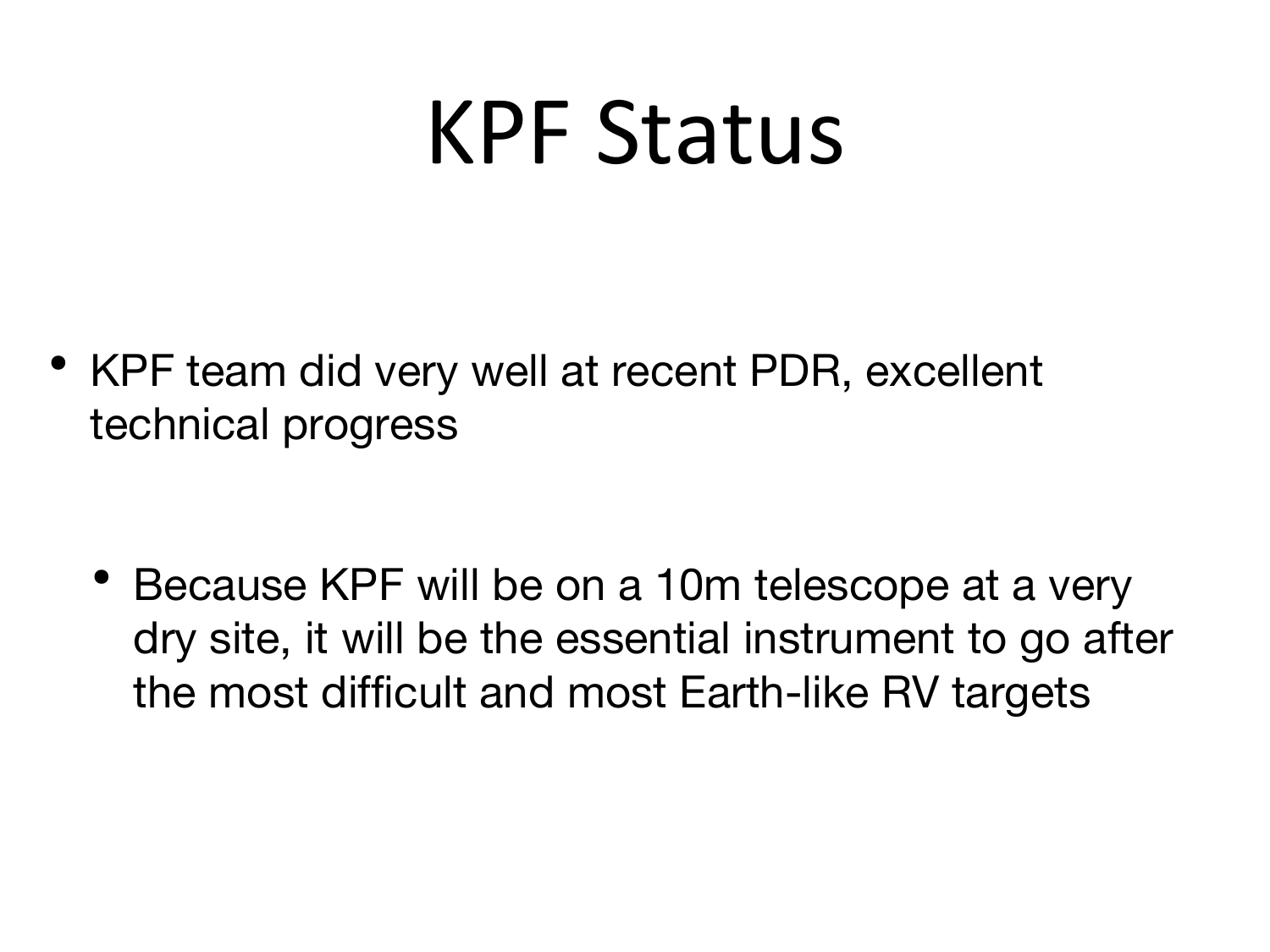#### Usage of engineering time

- 29 nights/semester allocated on average
	- ~24 nights used, ~5 nights of giveback (science/eng) time
- Time is allocated (off the top) via E-TAC process each semester
	- Allows for significant flexibility, enabling engineering time to ebb & flow between projects
	- On the flip side, can be challenging to request the exact time needed, which can lead to last-minute scramble for observing (e.g. original planned request not possible b/c new instrumentation not ready).
- Working on improving engineering time process for FY18
	- E.g., greater accountability to the projects asking for time.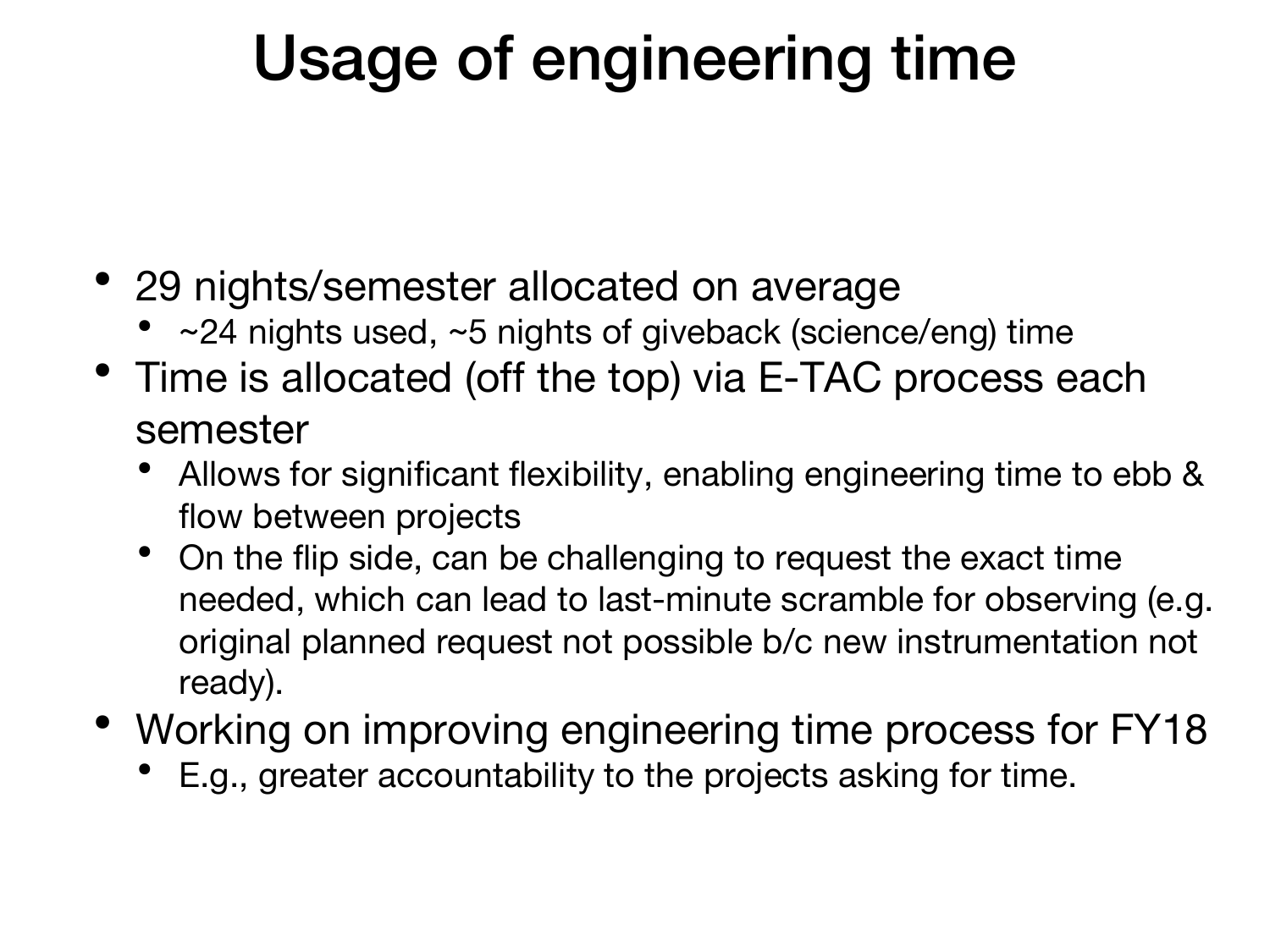### Time-Domain Astronomy

- Snapshot and ToO time were separated in the 2018A proposal call (4 each per partner, rather than 6 total events per partner as in previous semesters).
- K1DM3 planned to be available for science in 2018B.
- TDA workshop held 9/13/2017 before the Keck Science Meeting.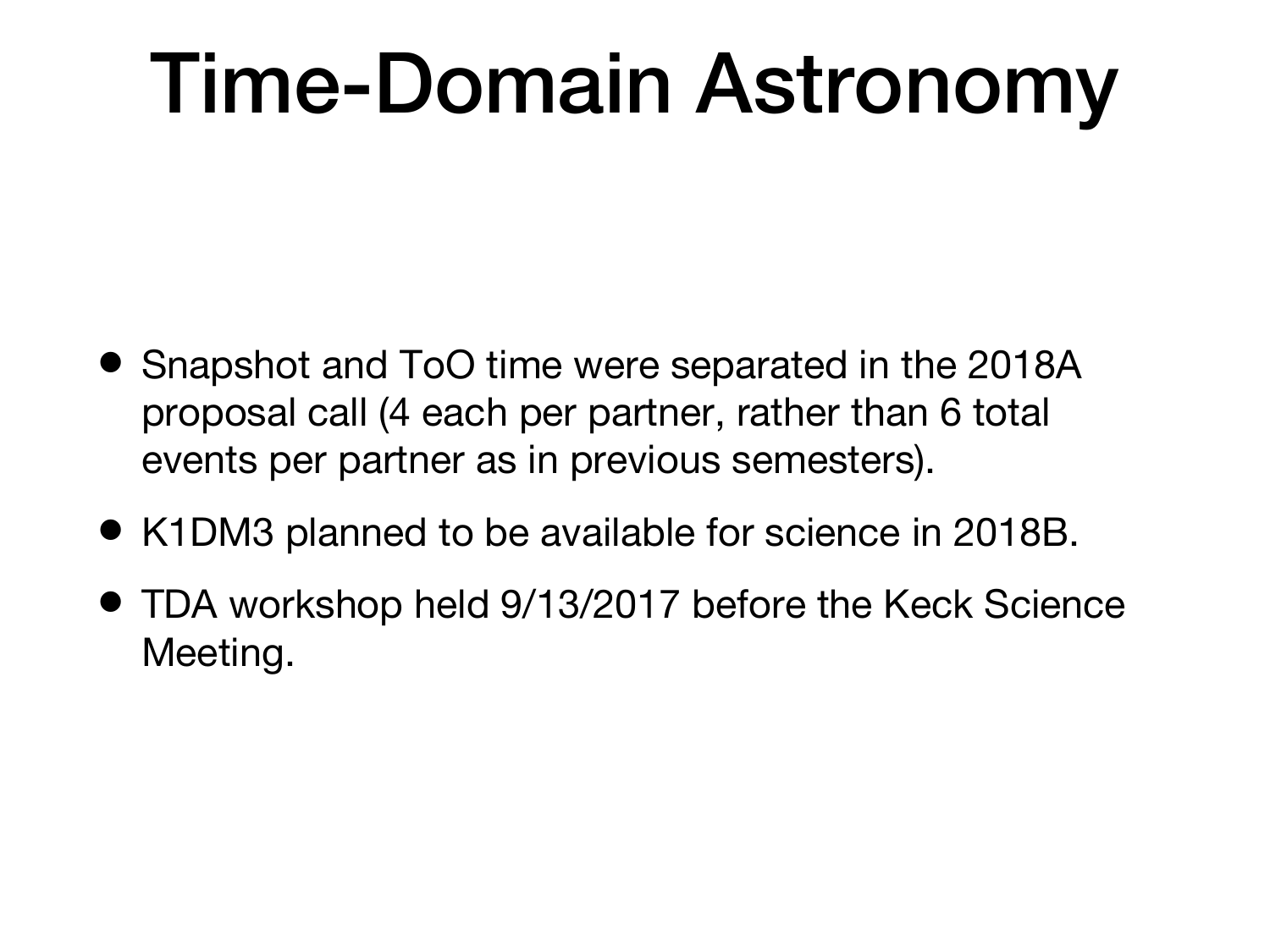### TDA meeting topics

- Discussion topics among meeting attendees (these are not conclusions or recommendations, just topics that were brought up):
	- Need procedures to have pre-defined calibration sequences, automated ways to take calibrations in the morning, etc.
	- Need data/instrument handbooks for new users, calibration recipes.
	- Want configurations specified in advance, have them be vetted and stored at WMKO so they can be used easily at short notice.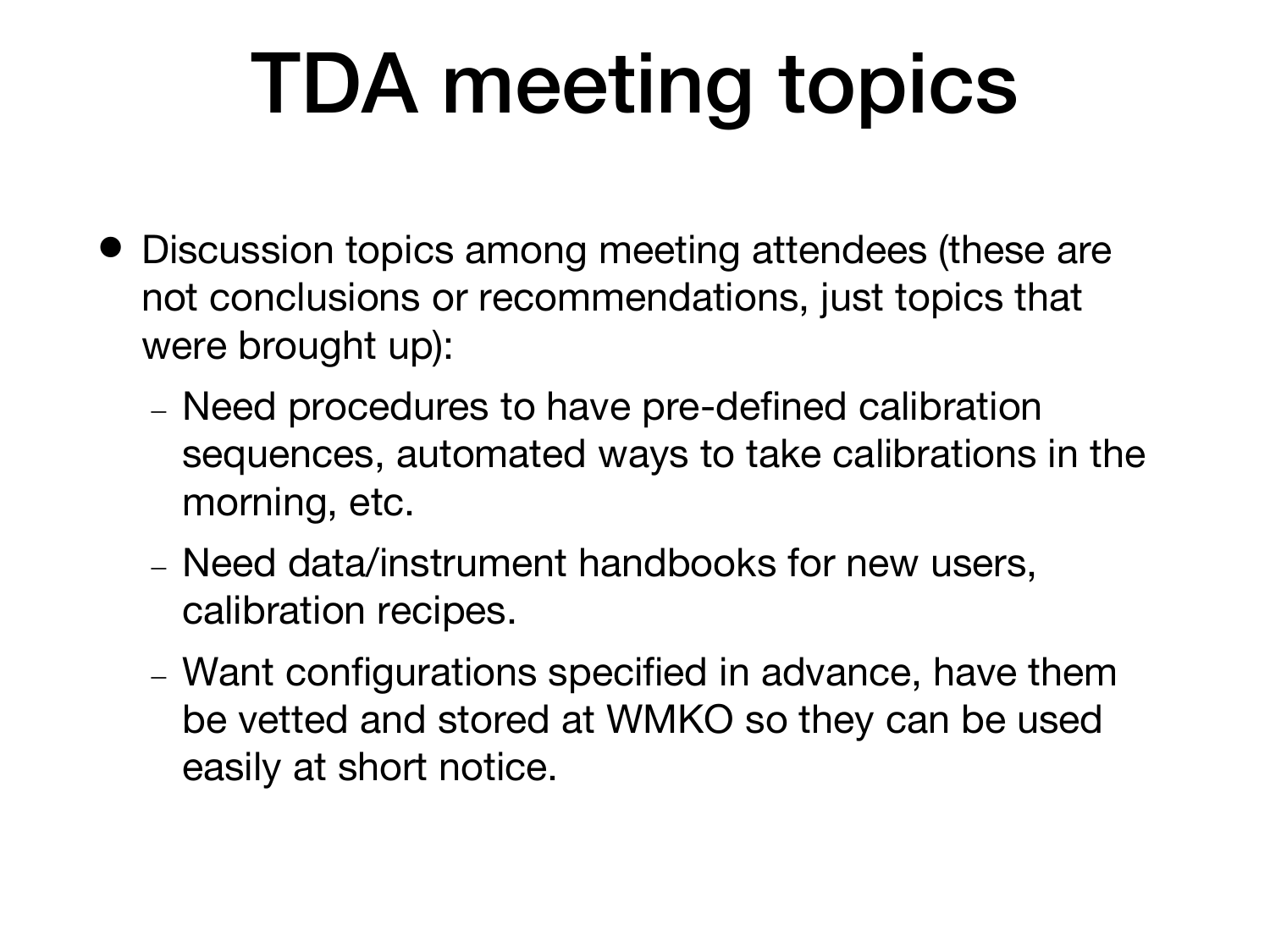### ToO allocations and usage

2017A ToO programs:

- CIT: 2 programs approved, but not executed
- NASA: 1 program, not executed
- UC: 4 programs, only one interrupt executed (a selfinterruption by one PI)

Policies are vague for intra-institutional interrupts: need clearer policies on instruments, non-interruptible programs, WMKO's role & responsibility, etc.

- These rules are up to each partner, but need to be communicated to observers and accessible to WMKO staff so they will be aware of the policies.
- SSC requests this information be provided by partners to WMKO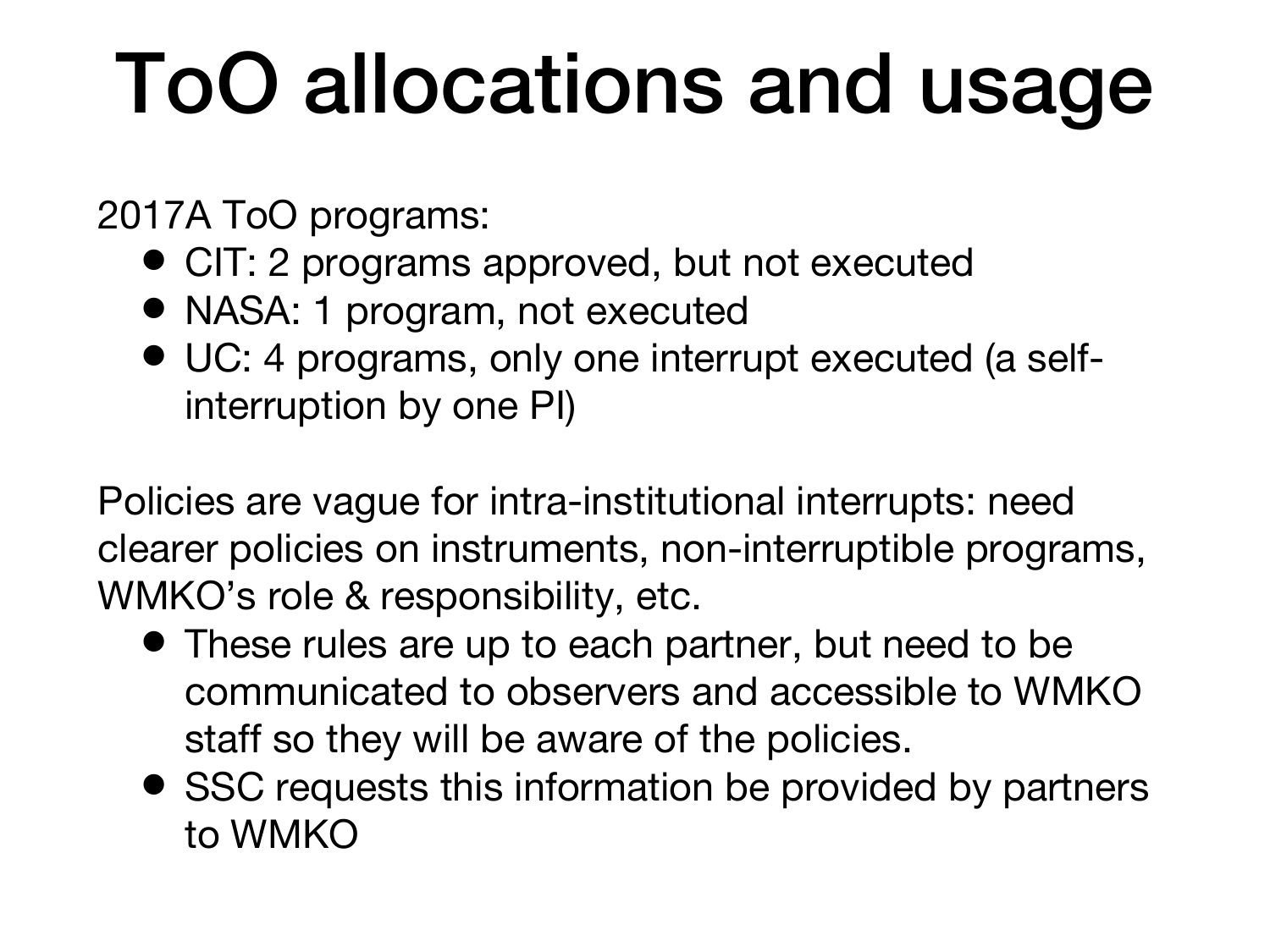# ToO Implementation

Discussion of partner shares of ToO interrupt opportunities especially given expected rapid rise in transient events from new projects.

• Current trial arrangement was implemented to give each institution one or more ToO opportunities, in order to train the communities.

Policy will be revisited next year at the end of trial period.

Given that there has been under-utilization of the awarded ToO's, should the institutional allocations be increased?

Some re-hashing of the Aug 2017 GW follow-up at Keck and what happened when.

Points to be addressed could include:

- Does WMKO respond to all calls within X minutes or Y hours?
- Is redundant or only unique data taken?
- How are data shared among potentially competing groups?
- If important enough, should data simply be made public to all?
- Currently only 1ToO/night is allowed.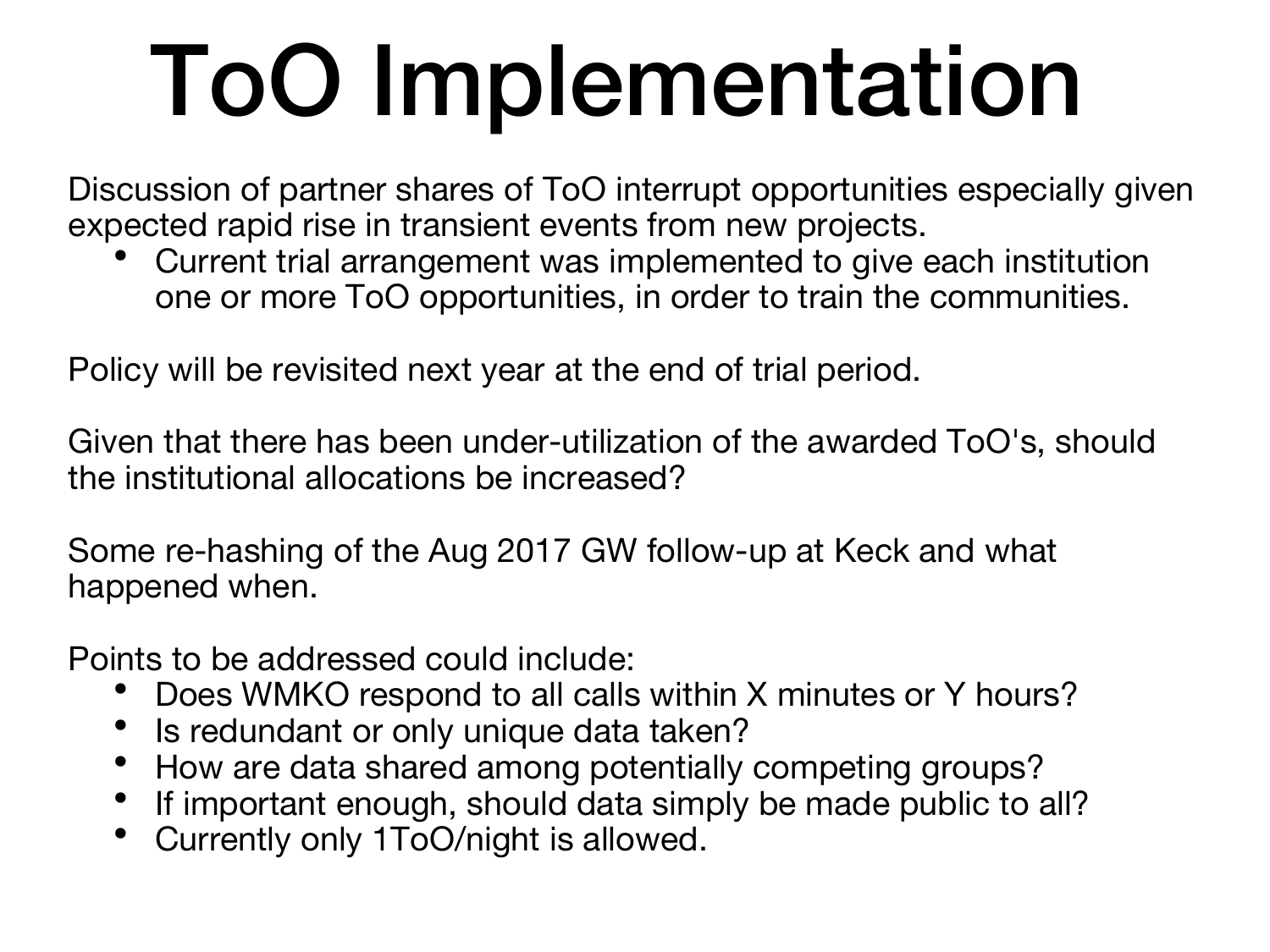## GW ToOs

- Suggest a short dedicated workshop at the next Keck science meeting on how to handle gravitational wave alerts at WMKO.
- Complex politics and the problems associated with the first EM detection of a GW source
- Output of workshop should be a set of policies for ToO observations of such events for consideration for adaption at WMKO and also for consideration at Palomar, Lick, IFA, etc.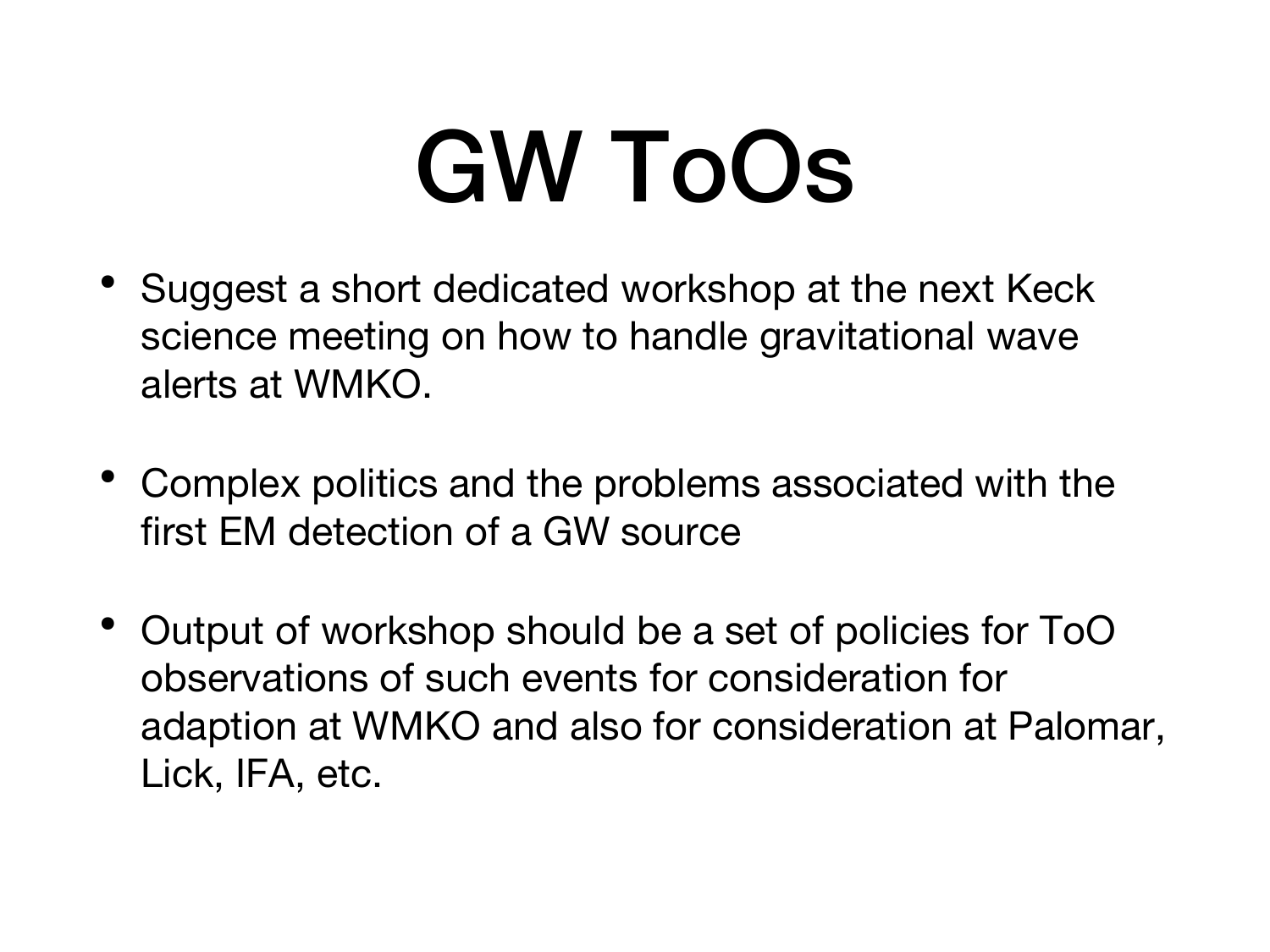### NASA MOWG report

- MOWG report presented to SSC by Dawn Gelino
- NASA Keck Management and Operations Working Group assesses Keck's strategic importance to and impact on NASA.
- NASA approved next CAN for a 5 year term starting in Feb. 2018, after considering MOWG findings, APS comments, and external review comments.
- NASA's K1+K2 allocation is 1/6 of nights: ~45-47 nights/sem.
- NExScI manages the proposal process
- Oversubscription varies from 3:1 5:1 overall
- Most used instruments are HIRES, MOSFIRE, NIRC2, NIRSPEC, also Subaru swap time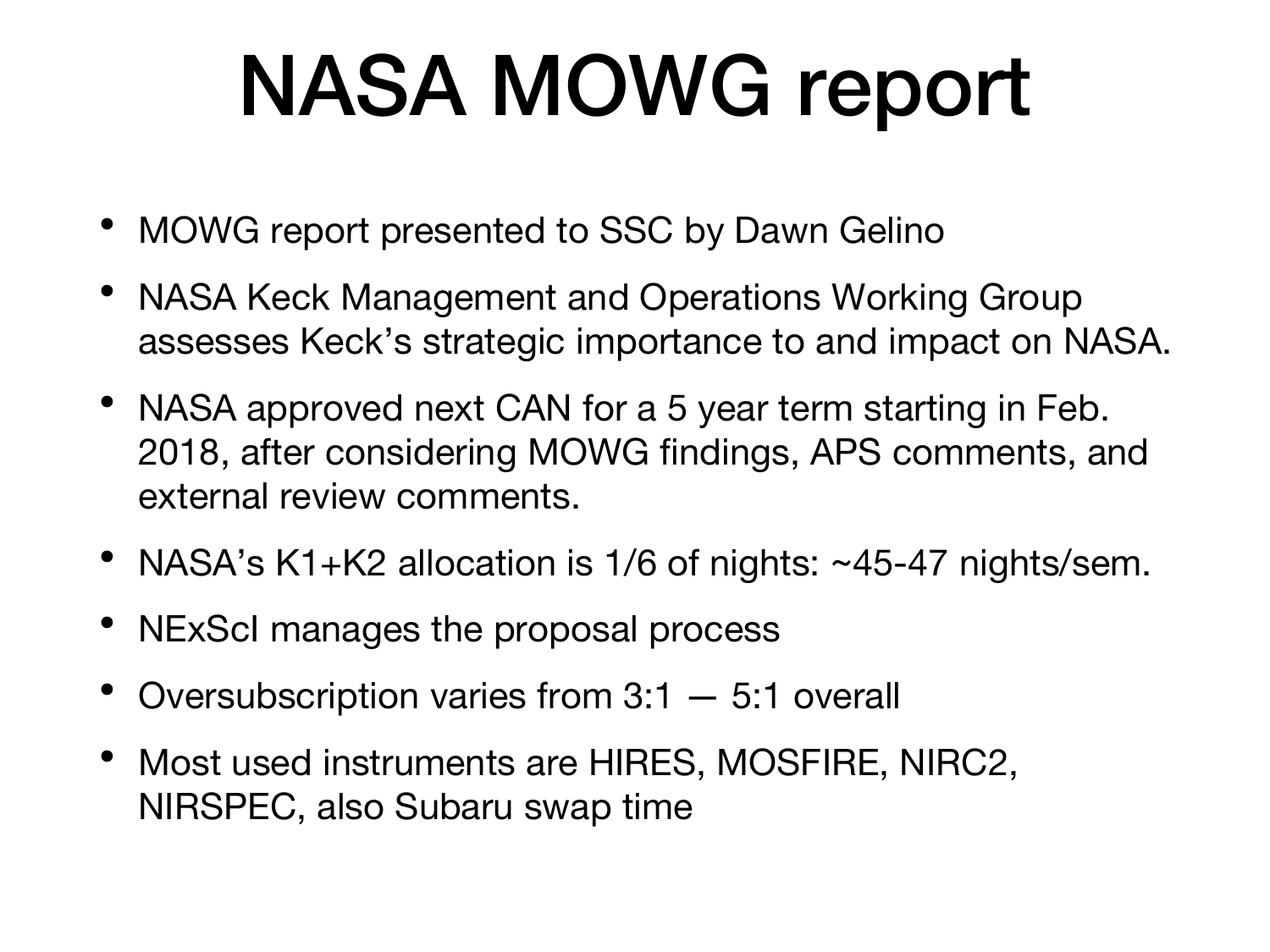## NASA MOWG report (2)

- Proposal categories: general science, general mission support, and key strategic mission support
- Mission support proposals require letters of support from mission project scientist and from NASA HQ program scientist
- Key mission support proposals must directly support NASA mission science goals
	- Large programs of 10-60 nights spread over 2-6 semesters
	- Next KSMS proposal call will be in 2019B and will be open to TESS and JWST mission support
	- KSMS criteria: proposals require a plan for timely release of processed data through KOA
	- Funding up to \$75K/year/team will be available to support development of data products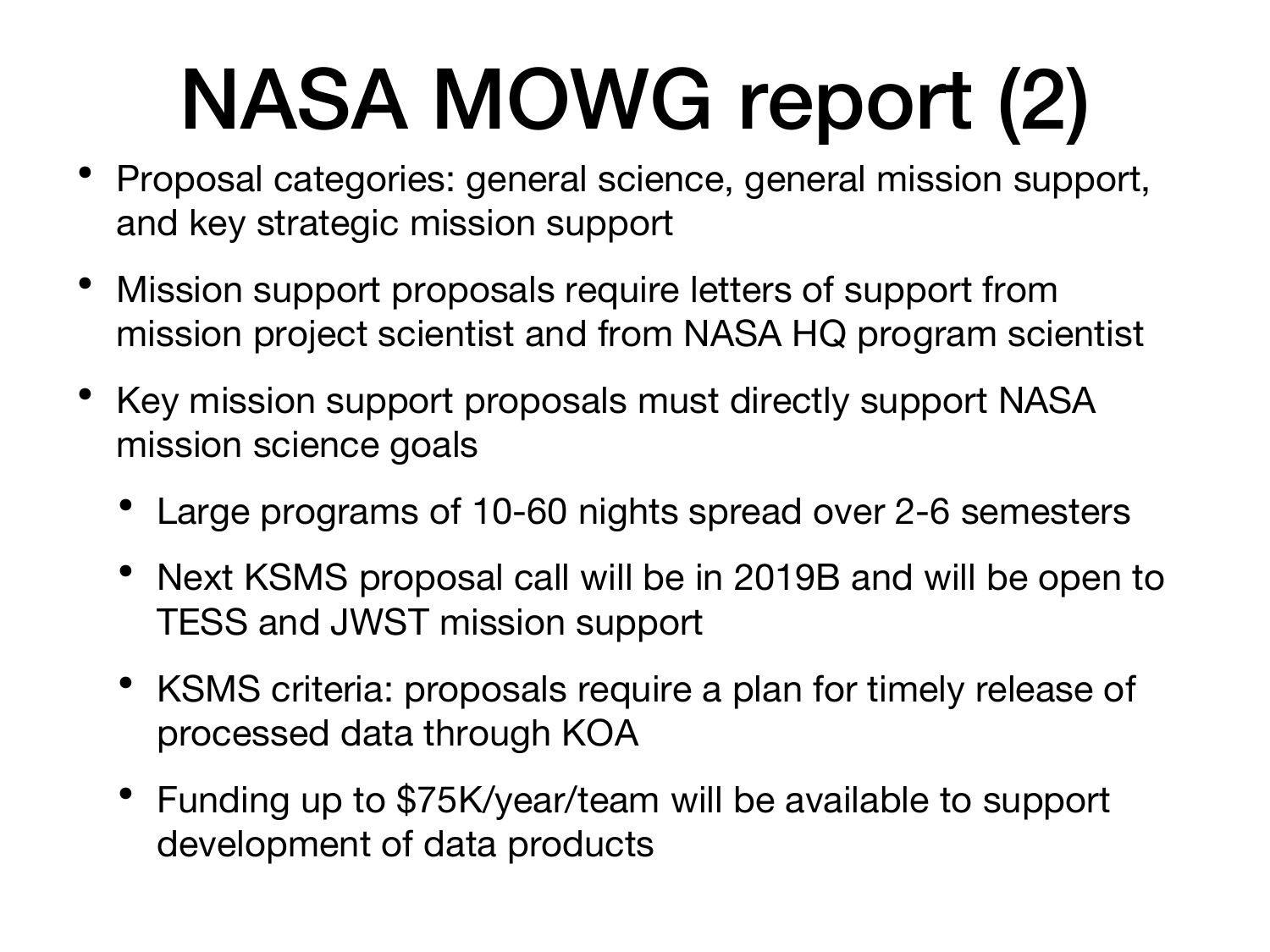## NASA MOWG report (3)

Keck Observatory Archive updates:

- KCWI level 0 data now available to PIs
- KODIAQ quasar data release 2 (130 objects)
- Ongoing development of NASA-funded HIRES PRV pipeline, with goal to be ready for use by 2019A
- Upcoming: NIRES and NIRC2 PSF-R data
- Upcoming: California-Kepler survey data release of 1300 Kepler stars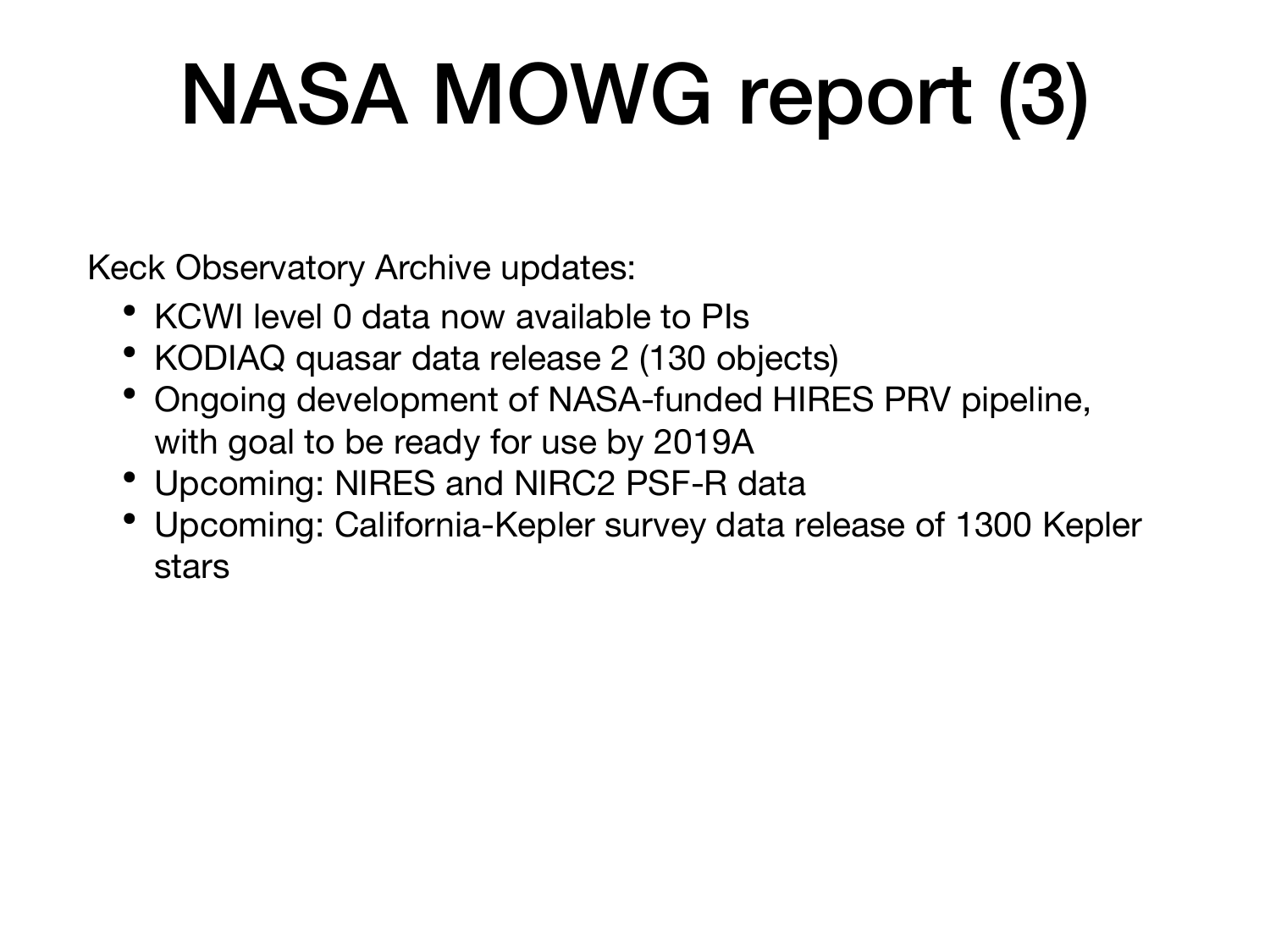### NASA MOWG report (4)

- MOWG recognizes the need for DRPs and recommends that DRP development needs an overall plan with priorities & trade-offs, estimates of effort required, and schedule
- MOWG recommends consulting with Dr. Kelly Fast to clarify impact of NIRSPEC upgrade (i.e. non-availability for use)
- MOWG recommendations on twilight observing:
	- advocates for improving twilight observing
	- concentrate on Uranus, Neptune, Io, and Titan, with longer-term expansion to other science
	- Make data more visible outside of WMKO with public release of images on web
	- Develop procedures for proposing & scheduling twilight time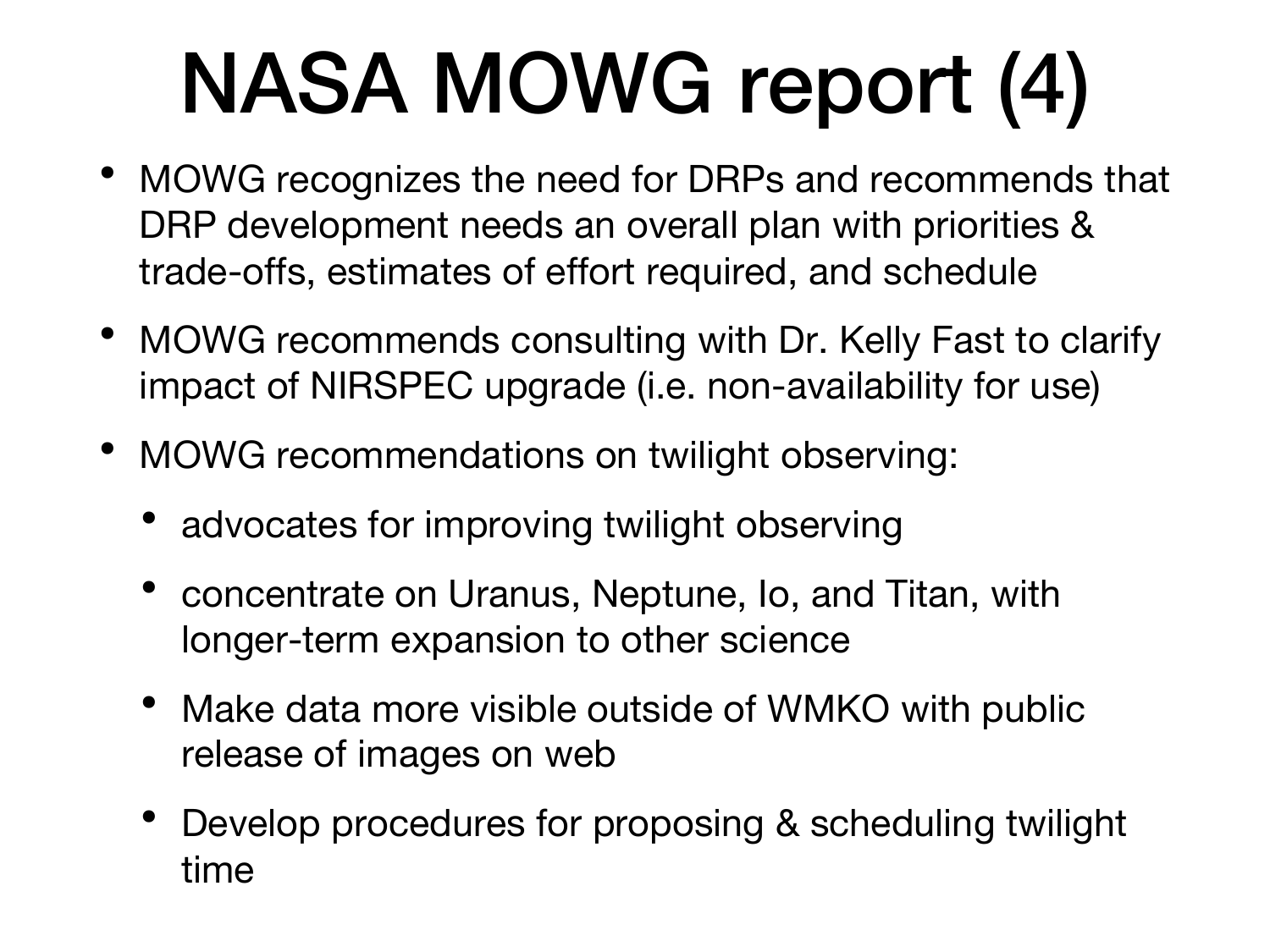### SSC Community Engagement

- SSC is charged with representing the interests of the scientific community to the Observatory and Board
	- Also proactively engage & inform the Keck community
- SSC is interested in improving communication with the science community and the Observatory especially as the number of instruments and observing modes is increasing and fewer people are traveling to WMKO
- Each partner is responsible for communicating with their own communities
- We recommend advertising the SSC contact information in Observatory newsletters, proposal calls and at the Keck Science meetings.
- SSC will resume posting of public powerpoint minutes of meetings on SSC web page